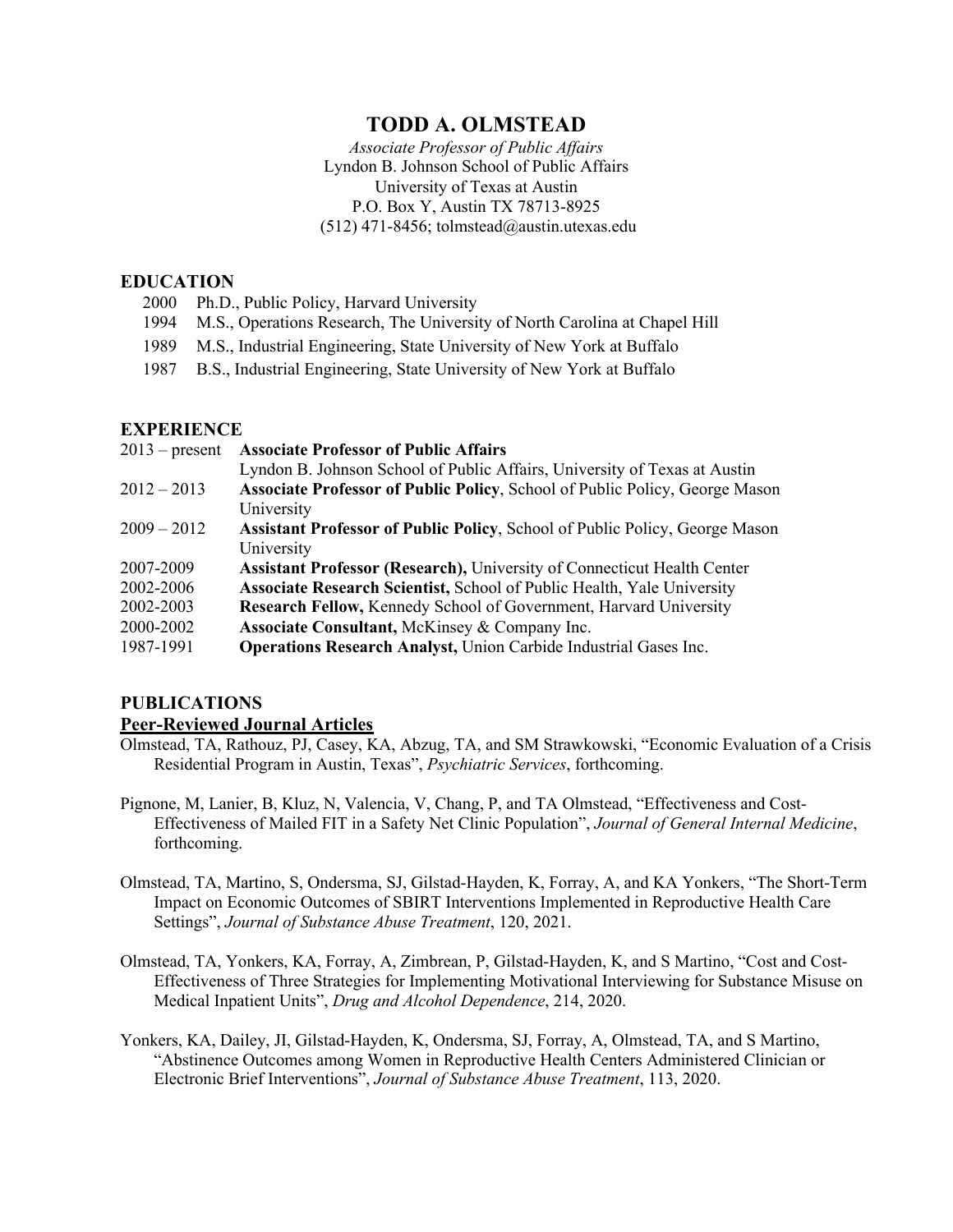- Olmstead, TA, Yonkers, KA, Ondersma, SJ, Forray, A, Gilstad-Hayden, K, and S Martino, "Cost-Effectiveness of Electronic and Clinician-Delivered Screening, Brief Intervention, and Referral to Treatment for Women in Reproductive Health Centers", *Addiction*, 114, 1659-1669, 2019.
- Martino, S, Zimbrean, P, Forray, A, Kaufman J, Desan, P, Olmstead, TA, Gilstad-Hayden, K, Gueorguieva, R, and K Yonkers, "Implementing Motivational Interviewing for Substance Misuse on Medical Inpatient Units: A Randomized Controlled Trial", *Journal of General Internal Medicine*, 34, 2520-2529, 2019.
- Olmstead, TA, Graff, FS, Ames-Sikora, AA, McCrady, BS, Gaba, A, and EE Epstein, "Cost-Effectiveness of Individual versus Group Female-Specific Cognitive Behavioral Therapy for Alcohol Use Disorder", *Journal of Substance Abuse Treatment*, 100, 1-7, 2019.
- Yin, Z, Ullevig, S, Sosa, S, Liang, Y, Olmstead, TA, Howard, JT, Errisuriz, V, Estrada, VM, Martinez, C, He, M, Small, S, Schoenmakers, C, and D Parra-Medina, "Study Protocol for a Cluster Randomized Controlled Trial to Test "¡Míranos! Look at Us, We Are Healthy!" - an Early Childhood Obesity Prevention Program", *BMC Pediatrics*, 19(1), 190, 2019.
- Forray, A, Martino, S, Gilstad-Hayden, K, Kershaw, T, Ondersma, SJ, Olmstead, TA, and KA Yonkers, "Assessment of an Electronic and Clinician-Delivered Brief Intervention on Cigarette, Alcohol and Illicit Drug Use Among Women in a Reproductive Healthcare Clinic", *Addictive Behaviors*, 96, 156-163, 2019.
- Martino, S, Ondersma, SJ, Forray, A, Olmstead, TA, Howell, H, Gilstad-Hayden, K, Kershaw, T, and KA Yonkers, "A Randomized Controlled Trial of Screening and Brief Interventions for Substance Misuse in Reproductive Health", *The American Journal of Obstetrics & Gynecology,* 218:322.e1-12, 2018.
- Rash, C, Ginley, M, Olmstead, TA, and N Petry, "Contingency Management Treatment in Cocaine Using Methadone Maintained Patients With and Without Legal Problems", *Drug and Alcohol Dependence,*180, 208-214, 2017.
- Petry, N, Alessi, S, Olmstead, TA, Rash, C, and K Zajac, "Contingency Management Treatment for Substance Use Disorders: How Far Has It Come, and Where Does It Need To Go?", *Psychology of Addictive Behaviors,* 31:8, 897-906, 2017.
- Martino, S, Paris, M, Anez, L, Nich, C, Canning-Ball, M, Hunkele, K, Olmstead, TA, and KM Carroll, "The Effectiveness and Cost of Clinical Supervision for Motivational Interviewing: A Randomized Controlled Trial," *Journal of Substance Abuse Treatment*, 68, 11-23, 2016.
- Olmstead, TA, Alessi, SM, Kline, B, Pacula, RL, and N Petry, "The Price Elasticity of Demand for Heroin: Matched Longitudinal and Experimental Evidence," *Journal of Health Economics*, 41, 59-71, 2015.
- Martino, S, Zimbrean, P, Forray, A, Kaufman J, Desan, P, Olmstead, TA, Gueorguieva, R, Howell, H, McCaherty, A, and K Yonkers, "See One, Do One, Order One: A Study Protocol for Testing Three Strategies for Implementing Motivational Interviewing on Medical Inpatient Units," *Implementation Science*, 10:138, 2015.
- Olmstead, TA, Cohen, JP, and N Petry, "Healthcare Service Utilization in Substance Abusers Receiving Contingency Management and Standard Care Treatments," *Addiction*, 107, 1462-1470, 2012.
- Olmstead, TA, Abraham, AJ, Martino, S, and P Roman, "Counselor Training in Several Evidence-Based Psychosocial Addiction Treatments in Private US Substance Abuse Treatment Centers," *Drug and Alcohol Dependence*, 120, 149-154, 2012.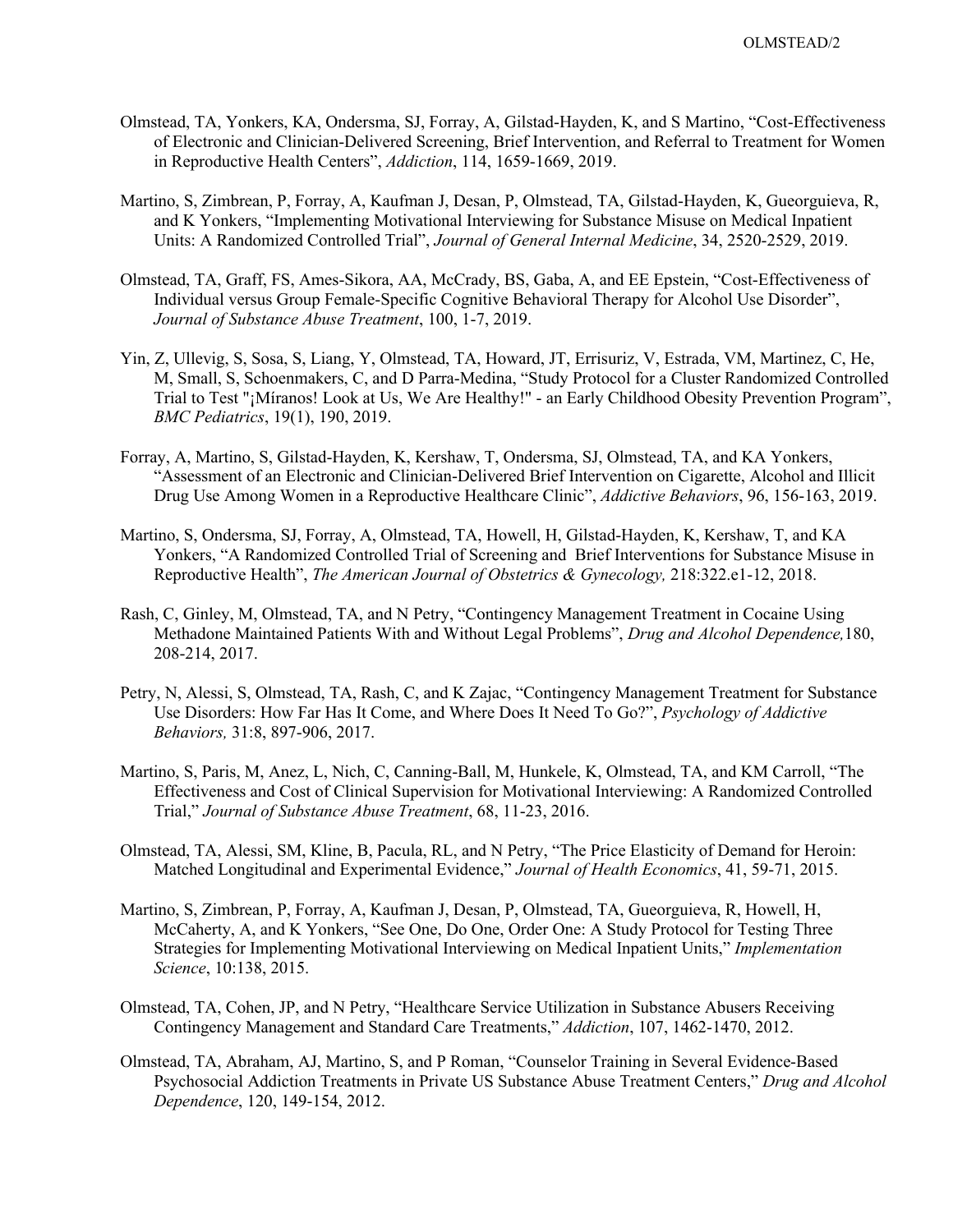- Olmstead, TA, Carroll, K, Canning-Ball, M, and S Martino, "Cost and Cost-effectiveness of Three Strategies for Training Clinicians in Motivational Interviewing," *Drug and Alcohol Dependence*, 116, 195-202, 2011.
- Olmstead, TA, Ostrow, C, and K Carroll, "Cost Effectiveness of Computer-Assisted Training in Cognitive-Behavioral Therapy as an Adjunct to Standard Care for Addiction," *Drug and Alcohol Dependence*, 110, 200-207, 2010.
- Olmstead, TA, and N Petry, "The Cost Effectiveness of Prize-based and Voucher-based Contingency Management in a Population of Cocaine- or Opioid-dependent Outpatients," *Drug and Alcohol Dependence*, 102, 108-115, 2009.
- Rash, CJ, Olmstead, TA, and N Petry, "Income Does Not Affect Response to Contingency Management Treatments Among Community Substance Abuse Treatment-seekers," *Drug and Alcohol Dependence*, 104, 249-253, 2009.
- Olmstead, TA, Sindelar, JL, Easton, CJ, and K Carroll, "The Cost-Effectiveness of Four Treatments for Marijuana Dependence," *Addiction*, 102:9, 1443-1453, 2007.
- Olmstead, TA, Sindelar, JL, and N Petry, "Clinic Variation in the Cost-Effectiveness of Contingency Management," *American Journal on Addictions*, 16:6, 457-460, 2007.
- Sindelar, JL, Olmstead, TA, and J Peirce, "Cost-Effectiveness of Prize-Based Contingency Management in Methadone Maintenance Treatment Programs," *Addiction*, 102:9, 1463-1471, 2007.
- Olmstead, TA, Sindelar, JL, and N Petry, "Cost-Effectiveness of Prize-Based Incentives for Stimulant Abusers in Outpatient Psychosocial Treatment Programs," *Drug and Alcohol Dependence*, 87:2/3, 175-182, 2007.
- Olmstead, TA, Roman, PM, Johnson, JA and Sindelar, JL, "Why are Recovering Substance Abuse Counselors Paid Less?" *Substance Abuse*, 28:1, 31-44, 2007.
- Olmstead, TA and JL Sindelar, "Does the Impact of Managed Care on Substance Abuse Treatment Services Vary By Provider Profit Status?" *Health Services Research*, 40:6, 1862-1882, 2005.
- Olmstead, TA, Sindelar, JL, Johnson, JA and P Roman, "What are the Correlates of Substance Abuse Treatment Counselor Salaries?" *Journal of Substance Abuse Treatment,* 29:3, 181-189, 2005.
- Sindelar, JL and TA Olmstead, "Managed Care's Dual Impact on Outpatient Substance Abuse Treatment: Methadone Maintenance vs. Drug Free," *Journal of Drug Issues,* 35:3, 501-522, 2005.
- Olmstead, TA and JL Sindelar, "To What Extent Are Key Services Offered in Treatment Programs for Special Populations?" *Journal of Substance Abuse Treatment,* 27:1, 9-15, 2004.
- Olmstead, TA, White, W and JL Sindelar, "The Impact of Managed Care on Substance Abuse Treatment Services," *Health Services Research*, 39:2*,* 319-344, 2004.
- Coglianese, C, Nash, J and TA Olmstead, "Performance-Based Regulation: Prospects and Limitations in Health, Safety, and Environmental Protection," *Administrative Law Review,* 55:4, 2003.
- Olmstead, TA, "Freeway Management Systems and Motor Vehicle Crashes: A Case Study of Phoenix, Arizona," *Accident Analysis & Prevention,* 33, 433-447, 2001.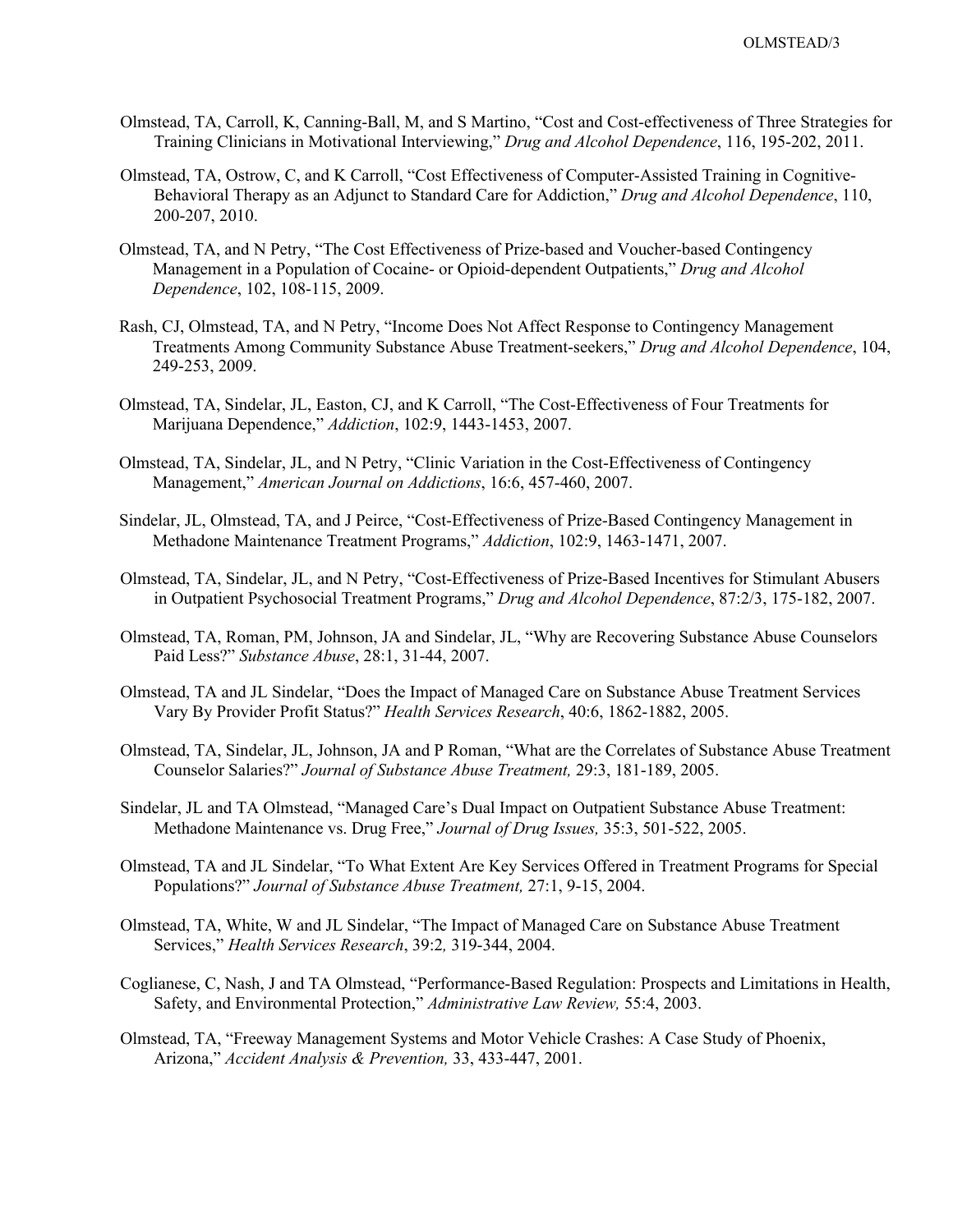- Olmstead, TA, "A Pitfall to Avoid When Estimating Incident-Induced Delay Using Deterministic Queuing Models," *Transportation Research Record 1683,* Transportation Research Board, National Research Council, Washington, DC, 38-46, 1999.
- Olmstead, TA and RJ Zeckhauser, "The Menu-Setting Problem and Subsidized Prices: Drug Formulary Illustration," *Journal of Health Economics,* 18, 523-550, 1999.
- Hartmann, ME, and TA Olmstead, "Solving Sequential Knapsack Problems," *Operations Research Letters*, 13, 225-232, 1993.

## **Book Chapters**

- Sindelar, JL and TA Olmstead, "Illicit Drug Use and Drug-Related Crime," in A. Jones (ed.), *Elgar Companion to Health Economics*, 2nd ed., Edward Elgar Publishing, Brookfield, US, 2012.
- Olmstead, TA, "The Safety Benefits of Freeway Management Systems and Motorist Assistance Patrols," in E. Bekiaris and Y. J. Nakanishi (eds.), *Economic Impacts of Intelligent Transportation Systems: Innovations and Case Studies*, Research in Transportation Economics Series, Elsevier Science Publishers, The Netherlands, 2004.

## **GRANT FUNDING**

| Project Title:  | Implementing Effective Smoking Cessation Pharmacotherapy for Hospitalized Smokers<br>with Cardiopulmonary Disease (R01) |
|-----------------|-------------------------------------------------------------------------------------------------------------------------|
| Role:           | Co-Investigator                                                                                                         |
| Funding Agency: | National Institutes of Health (NHLBI)                                                                                   |
| Project Dates:  | March 2022 - February 2027                                                                                              |
| Amount Awarded: | \$3,353,920                                                                                                             |
| Project Title:  | Supporting Treatment Access and Recovery for Co-Occurring Opioid Use and Mental<br>Health Disorders (R01)               |
| Role:           | Co-Principal Investigator                                                                                               |
| Funding Agency: | National Institutes of Health (NIMH)                                                                                    |
| Project Dates:  | September 2021 - August 2025                                                                                            |
| Amount Awarded: | \$12,321,934                                                                                                            |
| Project Title:  | The Value of 360-Degree Whole Person Care for Osteoarthritis of the Hip and Knee                                        |
| Role:           | Co-Investigator                                                                                                         |
| Funding Agency: | <b>Bass Family Foundation</b>                                                                                           |
| Project Dates:  | September 2021 - August 2024                                                                                            |
| Amount Awarded: | \$2,260,000                                                                                                             |
| Project Title:  | Dissemination of a Mailed Stool Testing Program for Colorectal Cancer Prevention in<br>Underserved Communities in Texas |
| Role:           | Co-Investigator                                                                                                         |
| Funding Agency: | Cancer Prevention and Research Institute of Texas                                                                       |
| Project Dates:  | September 2021 - August 2023                                                                                            |
| Amount Awarded: | \$300,000                                                                                                               |
| Project Title:  | Enhancing Substance Use Treatment Services to Decrease Dropout and Improve                                              |
|                 | Outpatient Treatment Utilization in Emerging Adults (R01)                                                               |
| Role:           | Co-Investigator                                                                                                         |
| Funding Agency: | National Institutes of Health (NIDA)                                                                                    |
| Project Dates:  | April 2021 – February 2026                                                                                              |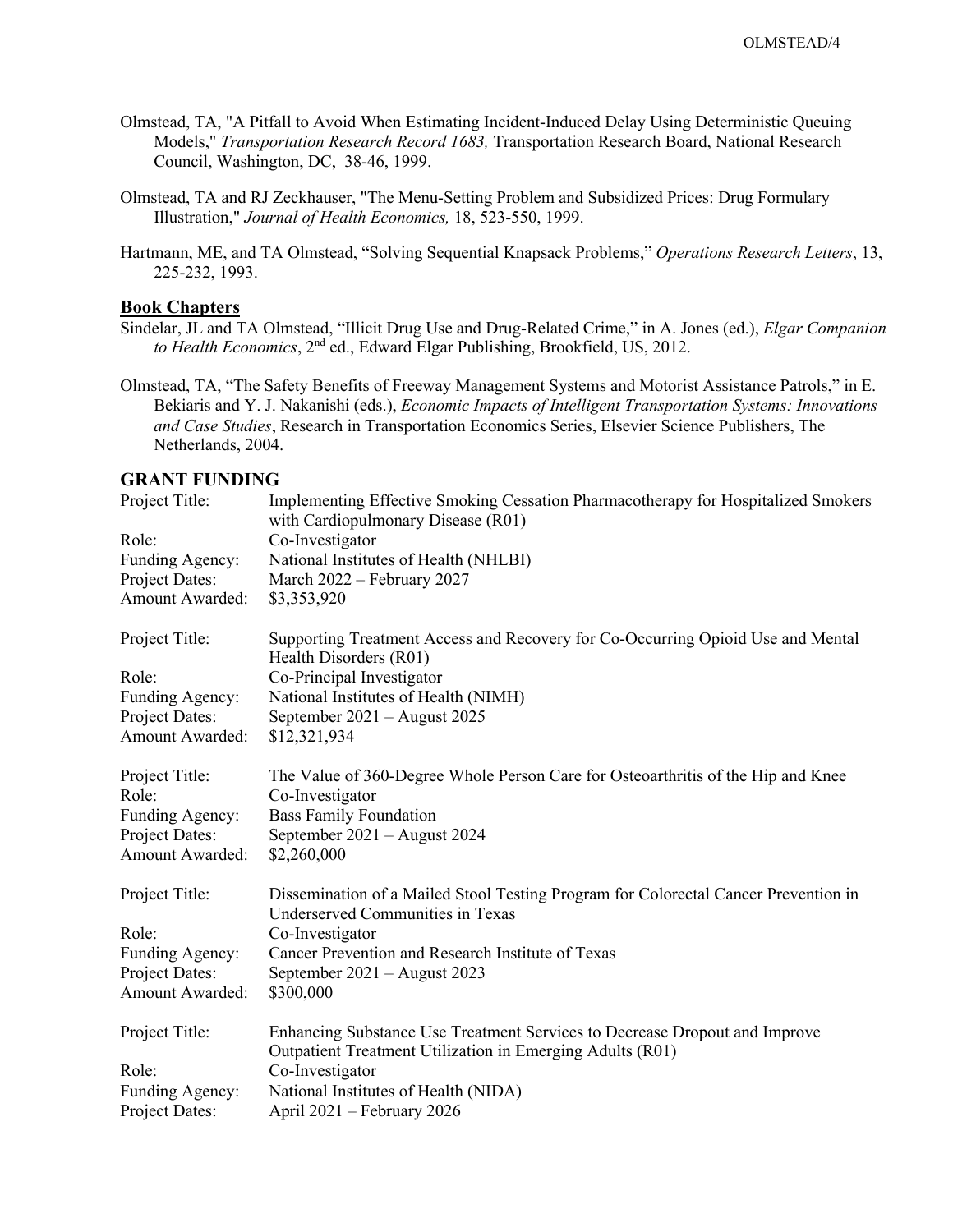| Amount Awarded:                                                                        | \$3,530,000                                                                                                                                                                                                                              |
|----------------------------------------------------------------------------------------|------------------------------------------------------------------------------------------------------------------------------------------------------------------------------------------------------------------------------------------|
| Project Title:<br>Role:<br>Funding Agency:<br>Project Dates:<br>Amount Awarded:        | Effectiveness of a CBT-Based mHealth Intervention Targeting MOUD Retention,<br>Adherence, and Opioid Use (R61)<br><b>Consulting Collaborator</b><br>National Institutes of Health (NCCIH)<br>September 2019 - August 2024<br>\$3,300,000 |
| Project Title:                                                                         | Promoting Employment in Persons Living with HIV/AIDS (R01)                                                                                                                                                                               |
| Role:                                                                                  | <b>Consulting Collaborator</b>                                                                                                                                                                                                           |
| Funding Agency:                                                                        | National Institutes of Health (NIDA)                                                                                                                                                                                                     |
| Project Dates:                                                                         | April 2019 - January 2024                                                                                                                                                                                                                |
| Amount Awarded:                                                                        | \$3,350,000                                                                                                                                                                                                                              |
| Project Title:<br>Role:<br>Funding Agency:<br>Project Dates:<br><b>Amount Awarded:</b> | Systematic Exploration of the Alcohol Dependence Syndrome, its Etiology, Patterning and<br>Treatment (P50)<br><b>Consulting Collaborator</b><br>National Institutes of Health (NIAAA)<br>December 2018 – November 2023<br>\$276,351      |
| Project Title:                                                                         | A Reinforcement Intervention for Increasing HIV Testing Among At-Risk Women (R01)                                                                                                                                                        |
| Role:                                                                                  | <b>Consulting Collaborator</b>                                                                                                                                                                                                           |
| Funding Agency:                                                                        | National Institutes of Health (NIMHD)                                                                                                                                                                                                    |
| Project Dates:                                                                         | September 2018 - August 2023                                                                                                                                                                                                             |
| Amount Awarded:                                                                        | \$2,800,000                                                                                                                                                                                                                              |
| Project Title:                                                                         | Obesity Prevention in Head Start: The Miranos! Program (R01)                                                                                                                                                                             |
| Role:                                                                                  | Co-Investigator                                                                                                                                                                                                                          |
| Funding Agency:                                                                        | National Institutes of Health (NIDDK)                                                                                                                                                                                                    |
| Project Dates:                                                                         | September 2016 - August 2021                                                                                                                                                                                                             |
| Amount Awarded:                                                                        | \$3,175,505                                                                                                                                                                                                                              |
| Project Title:                                                                         | Interventions for Unemployed Hazardous Drinkers (R01)                                                                                                                                                                                    |
| Role:                                                                                  | <b>Consulting Collaborator</b>                                                                                                                                                                                                           |
| Funding Agency:                                                                        | National Institutes of Health (NIAAA)                                                                                                                                                                                                    |
| Project Dates:                                                                         | July 2015 - June 2020                                                                                                                                                                                                                    |
| Amount Awarded:                                                                        | \$3,104,861                                                                                                                                                                                                                              |
| Project Title:                                                                         | Economic Evaluation of the Community Health Paramedic Program                                                                                                                                                                            |
| Role:                                                                                  | Principal Investigator                                                                                                                                                                                                                   |
| Funding Agency:                                                                        | Community Care Collaborative, Austin, TX                                                                                                                                                                                                 |
| Project Dates:                                                                         | March 2015 - December 2016                                                                                                                                                                                                               |
| Amount Awarded:                                                                        | \$40,000                                                                                                                                                                                                                                 |
| Project Title:                                                                         | Improving Austin-Travis County EMS Integration with Local Healthcare Networks                                                                                                                                                            |
| Role:                                                                                  | Principal Investigator                                                                                                                                                                                                                   |
| Funding Agency:                                                                        | City of Austin, Texas                                                                                                                                                                                                                    |
| Project Dates:                                                                         | August 2014 - May 2015                                                                                                                                                                                                                   |
| Amount Awarded:                                                                        | \$20,000                                                                                                                                                                                                                                 |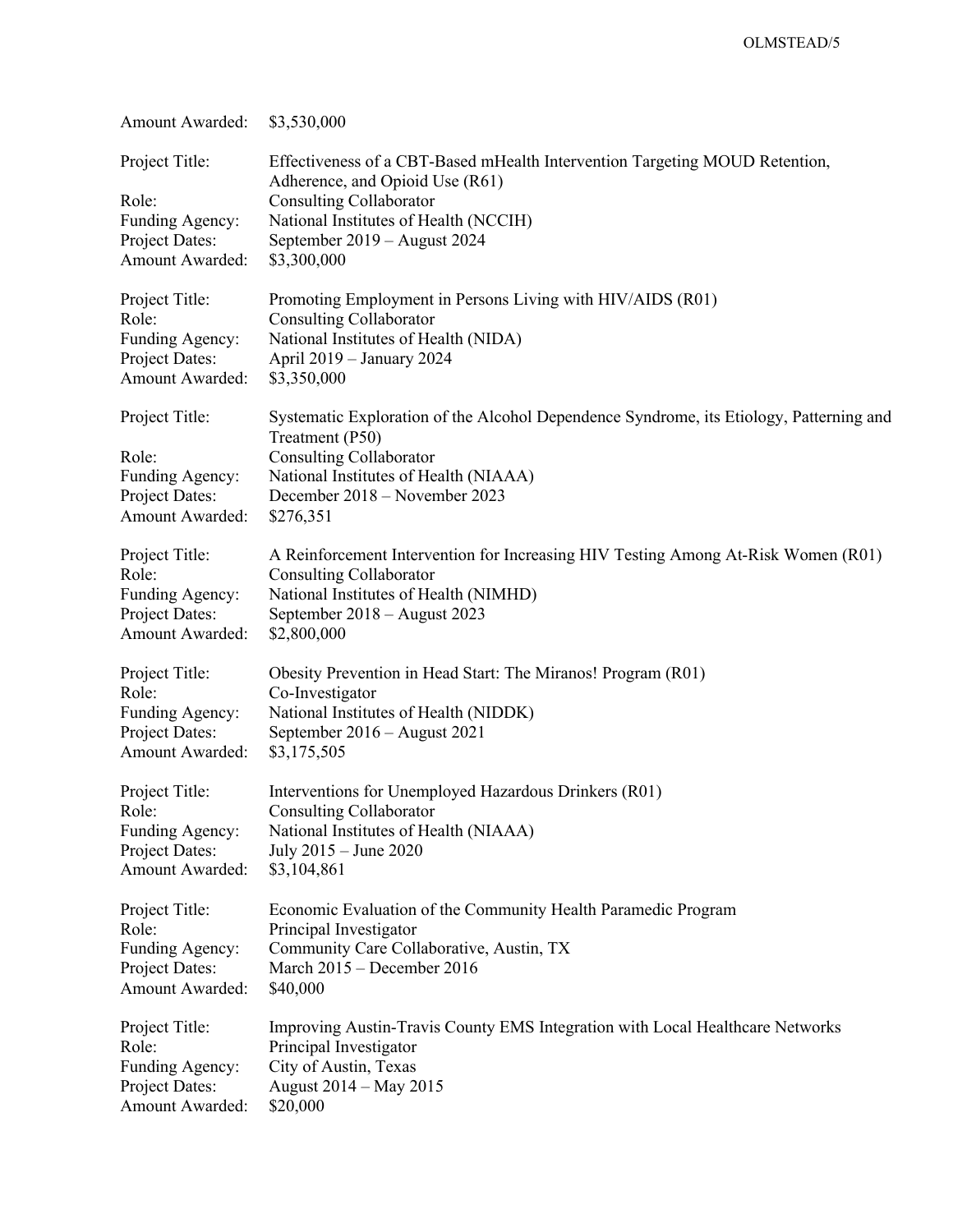| Project Title:<br>Role:<br>Funding Agency:<br>Project Dates:<br>Amount Awarded: | Three Strategies for Implementing Motivational Interviewing on Medical Inpatient Units<br>(R01)<br><b>Consulting Collaborator</b><br>National Institutes of Health (NIDA)<br>July 2012 - June 2017<br>\$4,149,313 |
|---------------------------------------------------------------------------------|-------------------------------------------------------------------------------------------------------------------------------------------------------------------------------------------------------------------|
| Project Title:                                                                  | New Haven MOMS (Mental Health Outreach for MotherS) Project Phase II                                                                                                                                              |
| Role:                                                                           | <b>Consulting Collaborator</b>                                                                                                                                                                                    |
| Funding Agency:                                                                 | US Department of Health and Human Services, Office on Women's Health                                                                                                                                              |
| Project Dates:                                                                  | September 2011 - August 2016                                                                                                                                                                                      |
| Amount Awarded:                                                                 | \$1,499,975                                                                                                                                                                                                       |
| Project Title:                                                                  | Prize-based Contingency Management for Cocaine Dependent Methadone Patients (R01)                                                                                                                                 |
| Role:                                                                           | <b>Consulting Collaborator</b>                                                                                                                                                                                    |
| Funding Agency:                                                                 | National Institutes of Health (NIDA)                                                                                                                                                                              |
| Project Dates:                                                                  | August 2011 - April 2016                                                                                                                                                                                          |
| Amount Awarded:                                                                 | \$2,745,364                                                                                                                                                                                                       |
| Project Title:                                                                  | Computer-based Training in Cognitive Behavioral Therapy (R01)                                                                                                                                                     |
| Role:                                                                           | <b>Consulting Collaborator</b>                                                                                                                                                                                    |
| Funding Agency:                                                                 | National Institutes of Health (NIDA)                                                                                                                                                                              |
| Project Dates:                                                                  | January 2011 - December 2015                                                                                                                                                                                      |
| Amount Awarded:                                                                 | \$2,560,690                                                                                                                                                                                                       |
| Project Title:                                                                  | Project START: Screening to Augment Referral to Treatment (R01)                                                                                                                                                   |
| Role:                                                                           | <b>Consulting Collaborator</b>                                                                                                                                                                                    |
| Funding Agency:                                                                 | National Institutes of Health (NIDA)                                                                                                                                                                              |
| Project Dates:                                                                  | August 2010 - July 2015                                                                                                                                                                                           |
| Amount Awarded:                                                                 | \$3,541,448                                                                                                                                                                                                       |
| Project Title:                                                                  | Testing CBT Models and Change Mechanisms for Alcohol Dependent Women (R01)                                                                                                                                        |
| Role:                                                                           | <b>Consulting Collaborator</b>                                                                                                                                                                                    |
| Funding Agency:                                                                 | National Institutes of Health (NIAAA)                                                                                                                                                                             |
| Project Dates:                                                                  | September 2008 - August 2014                                                                                                                                                                                      |
| Amount Awarded:                                                                 | \$3,300,000                                                                                                                                                                                                       |
| Project Title:                                                                  | Effectiveness of Motivational Interviewing Supervision in Community Programs (R01)                                                                                                                                |
| Role:                                                                           | Consulting Collaborator (role changed from Co-Investigator upon arrival at Mason)                                                                                                                                 |
| Funding Agency:                                                                 | National Institutes of Health (NIDA)                                                                                                                                                                              |
| Project Dates:                                                                  | July 2008 - May 2014                                                                                                                                                                                              |
| Amount Awarded:                                                                 | \$2,438,322                                                                                                                                                                                                       |
| Project Title:                                                                  | Estimating the Price Elasticities of Demand for Illicit Drugs (R21)                                                                                                                                               |
| Role:                                                                           | Principal Investigator                                                                                                                                                                                            |
| Funding Agency:                                                                 | National Institutes of Health (NIDA)                                                                                                                                                                              |
| Project Dates:                                                                  | August 2009 - July 2012                                                                                                                                                                                           |
| Amount Awarded:                                                                 | \$406,417                                                                                                                                                                                                         |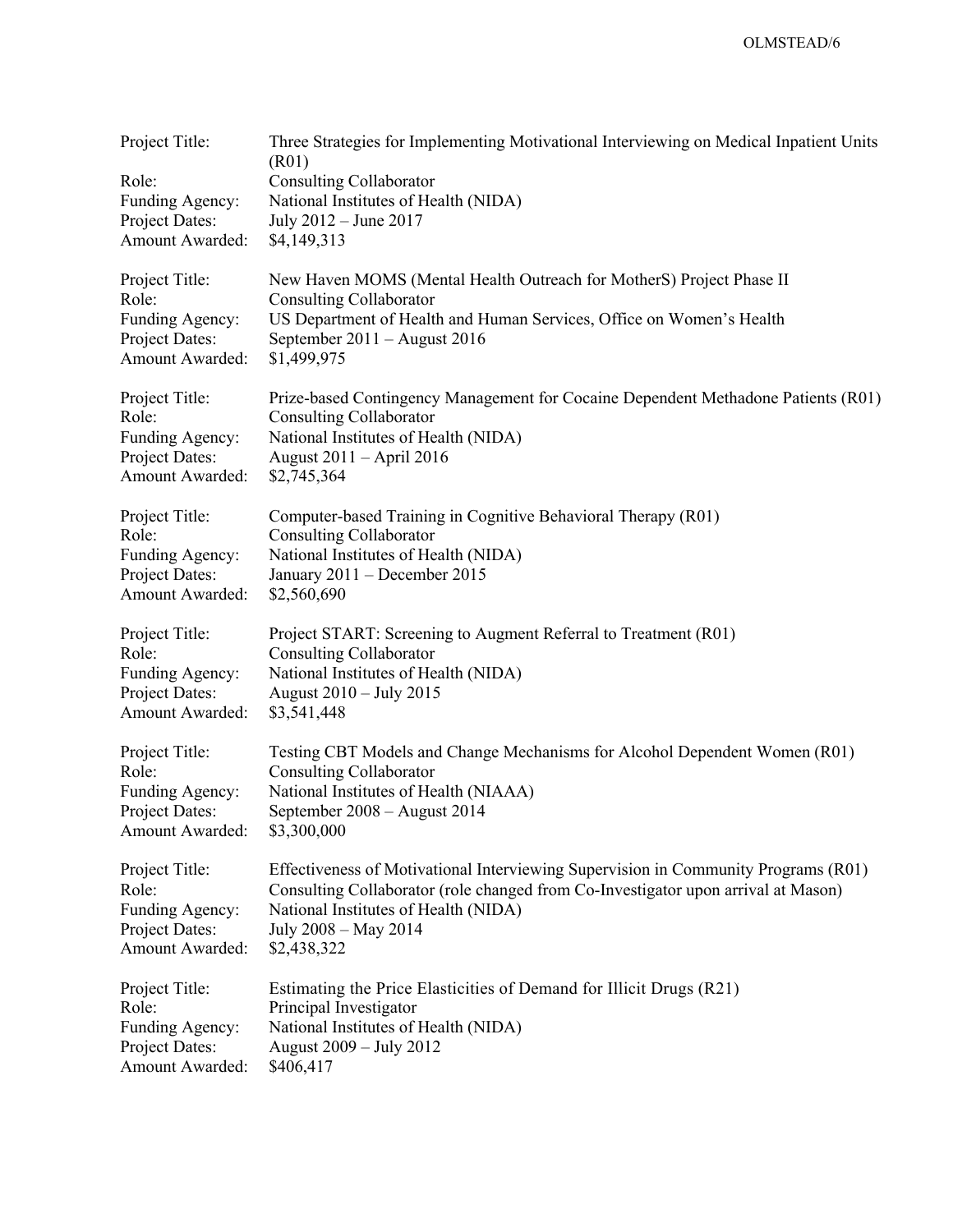### **SCHOLARLY PRESENTATIONS – SELECTED**

"What is Our Worth? An Economic Evaluation of the Inn." With Tracy Abzug. Crisis Residential Association Annual Conference (virtual), October 2020.

"The Costs of Three Strategies for Implementing Motivational Interviewing for Substance Misuse on Medical Inpatient Units." Southern Economics Association Annual Conference, Ft. Lauderdale, FL, November, 2019.

"Cost-Effectiveness of Electronic- and Clinician-Delivered SBIRT for Women in Reproductive Health Centers." Addiction Health Services Research Conference, Savannah, GA, October 2018.

"The Price Elasticity of Demand for Heroin: Matched Longitudinal and Experimental Evidence." American Society of Health Economists Conference, Los Angeles, CA, June 2014.

Panelist, "Bridging the Gap: Bringing Process Improvement Research to the Front Lines of Practice." McCombs' Health Care Initiative Seminar, 2013.

"The Cost and Cost-Effectiveness of Individual vs. Group Female-Specific Cognitive Behavioral Therapy for Alcohol Dependence." Addiction Health Services Research Conference, Portland, OR, October 2013.

"New Insights into Motivational Interviewing." With Steve Martino. National Institutes of Health, Bethesda, MD, December 2012.

"Cost and Cost-effectiveness of Three Strategies for Training Clinicians in Motivational Interviewing." Eastern Economics Association Annual Conference, New York, NY, February 2011.

"Cost-Effectiveness of CBT4CBT for Addiction." Eastern Economics Association Annual Conference, New York, NY, February 2009.

"Cost-Effectiveness of CBT4CBT for Addiction and How it Compares to the Cost-Effectiveness of Contingency Management." Addiction Health Services Research Conference, Boston, MA, October 2008.

"Cost-Effectiveness of Paying Drug Users to Abstain." American Society of Health Economists Conference, Madison, WI, June 2006.

"The Impact of Managed Care on Substance Abuse Treatment Services." With Jody Sindelar. Addiction Health Services Research Conference, Atlanta, GA, October 2003.

### **HONORS AND AWARDS**

Best Taught Class, LBJ School of Public Affairs, UT-Austin, 2019-2020 Most Patient Professor, LBJ School of Public Affairs, UT-Austin, 2018-2019 Most Engaging Teaching Style, LBJ School of Public Affairs, UT-Austin, 2017-2018 Best Quantitative Teaching Skills for Non-Quantitative Students, LBJ School, UT-Austin, 2017-2018 School of Public Policy Teaching Award, George Mason University, 2011 Dwight D. Eisenhower Graduate Research Fellowship, Federal Highway Administration, 1997-2000 New England University Transportation Center Fellowship, Harvard University, 1996 Predoctoral Fellowship, John F. Kennedy School of Government, Harvard University, 1995 Graduate Fellowship, The University of North Carolina at Chapel Hill, 1991 Presidential Fellowship, State University of New York at Buffalo, 1987-1988 Tau Beta Pi, National Engineering Honor Society, 1987 Omega Rho, National Honorary Operations Research Society, 1987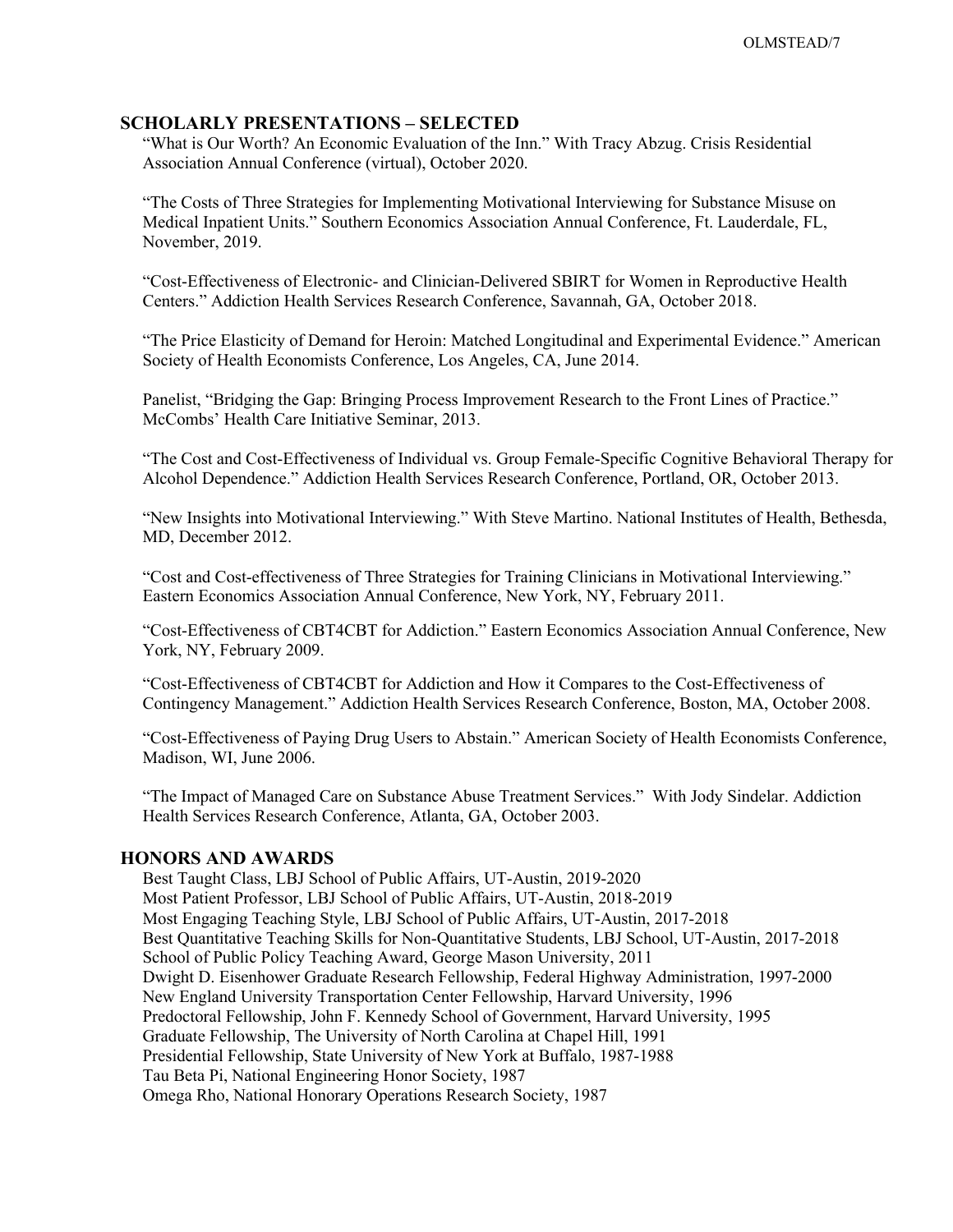## **COURSES TAUGHT**

 *Introduction to Empirical Methods –* University of Texas at Austin, LBJ School of Public Affairs  *Advanced Empirical Methods* – University of Texas at Austin, LBJ School of Public Affairs *Advanced Policy Economics –* University of Texas at Austin, LBJ School of Public Affairs  *Policy Research Project* – University of Texas at Austin, LBJ School of Public Affairs  *Managerial Economics and Policy Analysis* - George Mason University, School of Public Policy  *Statistical Methods in Policy Analysis* - George Mason University, School of Public Policy  *Quantitative Analysis and Empirical Methods* – Harvard, Kennedy School of Government  *Capstone Seminar in Health Management* - Yale, School of Public Health  *Applied Business Statistics and Management Science* - UNC-Chapel Hill, Kenan-Flagler Business School

## **SERVICE**

### **University of Texas at Austin**

 *Committees – LBJ School of Public Affairs* Seton-CHASP Research Program on Healthcare Transformation, Oversight Committee, 2014/6 Doctoral Qualifying Exam Subcommittee, 2015 Promotion Standards Subcommittee, 2014 – 2018 Consultative Committee for the Selection of the LBJ School Dean, 2015 Search Committee for Position in Public Financial Management, 2015 – 2016 Redford Award Committee, 2016 Strategic Faculty Recruitment Committee, 2016/7 Masters Admissions Committee, 2016/7, 2019/20 MPAff Core Curriculum Review Committee, 2018/9 MPAff Policy Design Course Subcommitee, 2019 Non-Tenure Track Merit Review Subcommittee, 2019 Certificates Committee, 2021 Masters Fellowship Committee, 2021/2

 *Committees – McCombs School of Business*

McCombs' Health Care Initiative, Steering Committee, 2013/7 Certificate in Health Care Management, Planning Committee, 2014/5

 *Committees – Dell Medical School*

Search Committee for Orthopedic Surgeon, 2015

### **George Mason University**

 *Committees – School of Public Policy* Doctoral Admissions Committee, 2010 - 2012 Doctoral Program Committee, 2010 - 2013 Curriculum Committee, 2012 - 2013

#### **Community Care Collaborative, Travis County, Texas**

 *Committees*  Evaluation and Measurement Workgroup, 2014 - 2015

### **National Highway Traffic Safety Administration**

*Committees*

EMS Compass (national taskforce to develop EMS performance standards), Steering Committee, 2014 - 2016